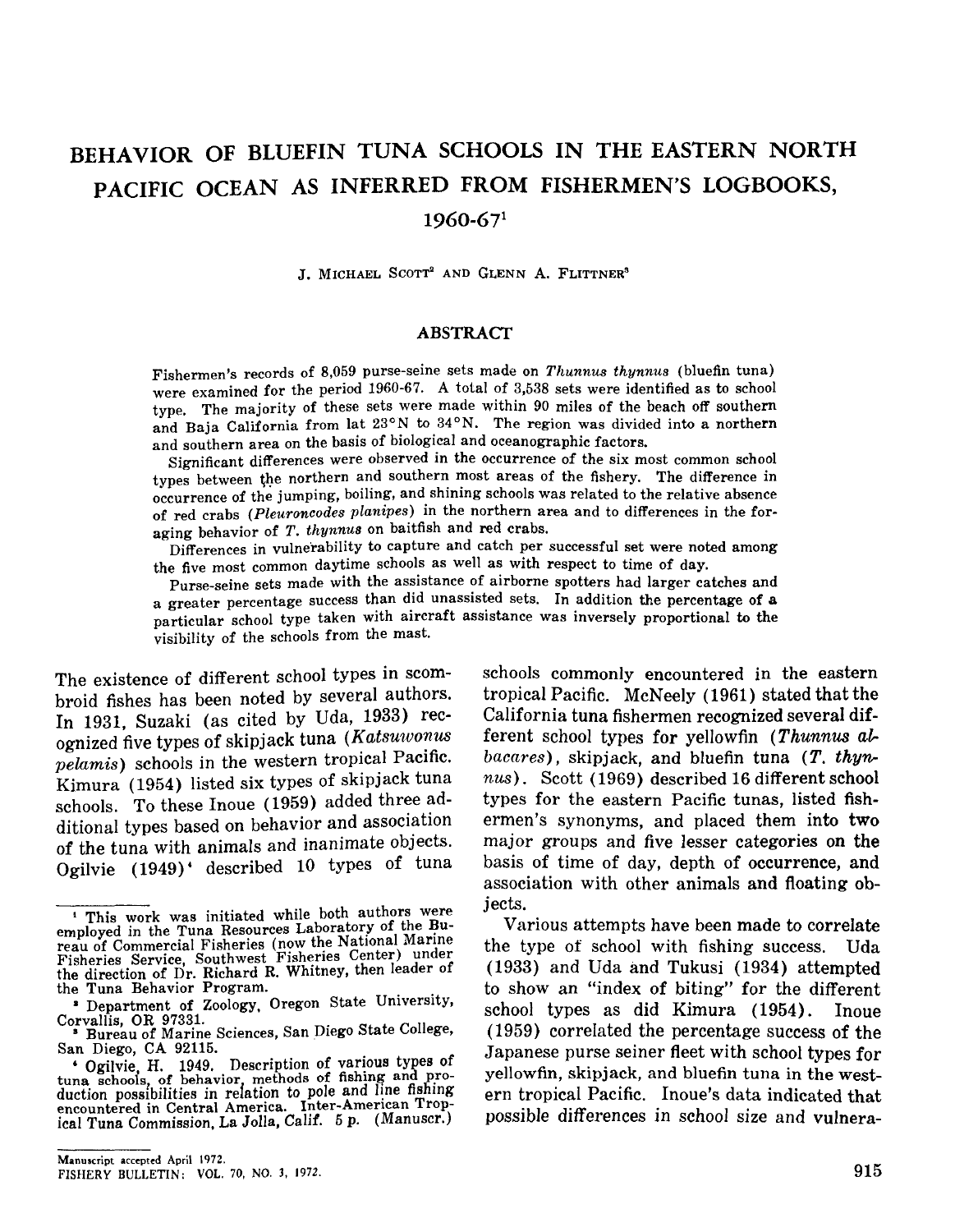bility to capture existed among the various school types as well as between the three species.

## **MATERIALS AND METHODS**

In order to describe the schooling behavior of *T. thynnus* in the eastern North Pacific and to relate this behavior to percentage of successful sets and catch per successful purse-seine set, California fishermen's logbooks were analyzed for the period 1960-67. Abstracts of these logs were made available through the courtesy of the Inter-American Tropical Tuna Commission.

A purse-seine set is defined as that operation in which the net is laid out around a school of fish and the bottom of the net drawn together, capturing the fish, which are then transferred to the vessel (Orange, Schaefer, and Larmie, 1957). A complete description of the fishing operation is given by McNeely (1961). For the purposes of this paper the term "school" will apply to that quantity of fish captured in a successful set of the net. No assumptions as to the configuration of the school nor the orientation of the fish within the school will be made (see Williams, 1964; Breder, 1967).

Orange, Schaefer, and Larmie (1957) made several assumptions in analyzing single set data from fishermen's logbooks, and other workers have followed (Broadhead and Orange, 1960; Whitney, 1969). These assumptions are:

- 1. A set of the net is made on a single school of fish.
- 2. Either the entire school is captured or each set captures a constant fraction of the school upon which it is made.
- 3. Vessel masters can estimate accurately the tonnage from individual sets of the net.

In addition, it is assumed that the schooling behavior described in ship's logs indicated the school type evident when the fish were first observed.

The average size of all schools may actually be smaller than those cited by the fishermen because small schools of 2 tons or less may be passed over by the fishermen in the hope of capturing a larger school later in the day.

In regard to the second assumption, fishermen generally agree that it is extremely difficult to "cut" a tuna school with their nets; it appears to be an all-or-nothing situation. Typically a fisherman will catch  $\frac{1}{4}$  ton or less when the school is missed. These fish usually are entrapped in net folds during the pursing operation and are unable to escape with the main body of the school being set upon. The constant fraction, therefore, approaches zero. That the second assumption does not hold in every case was recognized by the original proponents (Orange, Schaefer, and Larmie, 1957). We have assumed also that the fraction of fish retained in the net from a school escaping capture is the same for all school types, as well as for all times of day; these are factors which need additional study.

Fishermen identify schools to species with considerable skill, but the system of identification is difficult to describe. Their ability to judge tonnage, however, is very good after the fish are inside the net and in full view of the mastman. The airborne spotters are extremely good at estimating school size.

Bluefin net sets were defined to be: 1) all sets in which  $90\%$  or more of the total tonnage landed was T. *thynnus*, 2) all no-catch sets in which *T. thynnus* was clearly identified as the pursued species, and 3) all sets in which it could be determined from location, water temperature, date, time, and previous and later sets by the same or other boats operating nearby that it was *T. thynnus* being sought and/or captured. Using the above criteria, we determined that a minimum of 8,059 sets were made on *T*. *thynnus* and 6G,478 tons landed by the eastern North Pacific high seas purse-seine fleet during the period 1960-67. Of these sets,  $43.9\%$  were identified in the logbooks as to school type.

All weight references in this paper are expressed in short ton units.

## **SCHOOLING BEHAVIOR**

The terminology of school types used in this paper is that of Scott (1969) (Table 1). *T. thynnus* exhibited 13 different types of schooling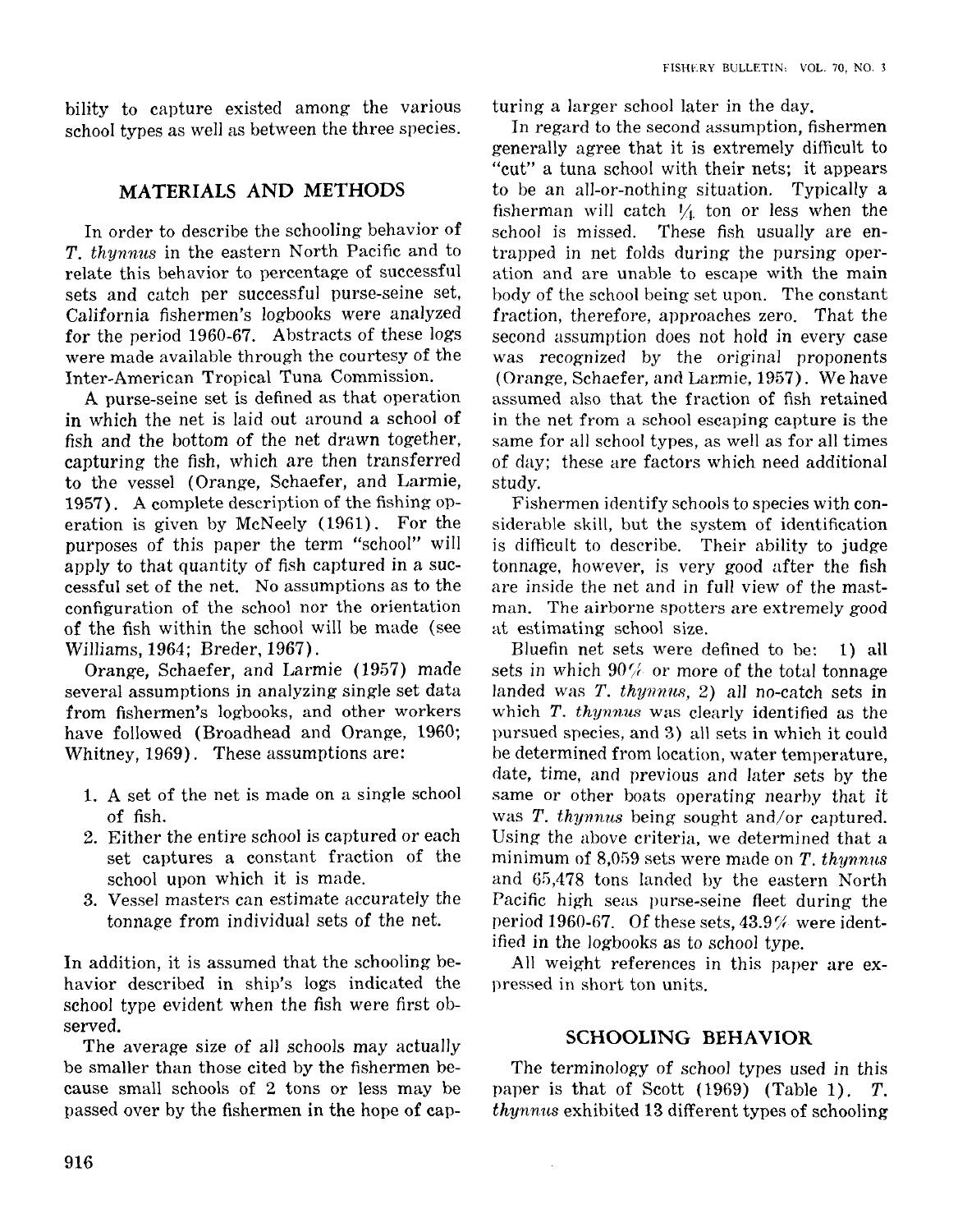TABLE 1.-Terms used by southern California purse-seine tuna fishermen to describe various types of tuna schools and associations (from Scott, 1969).

| School fish                     | Associated schools <sup>1</sup>           |
|---------------------------------|-------------------------------------------|
| Surface schools <sup>1</sup>    | Fish and mammals <sup>1</sup>             |
| Breezer                         | Porpoise schools                          |
| Finner                          | Spotters                                  |
| Jumper                          | Spinners                                  |
| Boiler, foamer,                 | Spotters and spinners                     |
| smoker, or meatball             | Whitebelly                                |
|                                 | Whale schools                             |
| Subsurface schools <sup>1</sup> |                                           |
|                                 | Shark schools                             |
| Black spot, dark spot,          |                                           |
| brown spot, green spot,         | Inanimate object association <sup>1</sup> |
| or black ball                   | Log school                                |
| Shiner                          | Bait boat                                 |
| Night schools <sup>1</sup>      |                                           |
| Fireball, ardura,               |                                           |
| glow spot, white spot,          |                                           |
| or flare                        |                                           |
| Popper                          |                                           |

<sup>1</sup> These terms are used for organization of the table and are not used by the fishermen.

behavior and 12 different combinations of these to the commercial fishermen. There were differences in frequency of occurrence, size of the schools, and vulnerability to capture between the schools (Table 2). Differences in the occurrence of the school types in the northern and southern areas of the fishery were also evident (Table 3) .

In order to eliminate possible bias in analyzing school size and percentage success, all sets made with the assistance of airborne spotters have been separated. The effects of airborne spotters on catch data will be discussed later in this paper.

Of the 13 school types observed, only 6 were recorded often enough (50 or more times) to warrant attention.

# GEOGRAPHICAL VARIATION

T. thynnus is taken along the coast of Baja California and southern California from lat 23°N to 34°N. Occasionally fish are taken north of this area, especially in warm water years, but they are few, and seiner operations are severely limited by prevailing weather and sea conditions. The greatest percentage of the bluefin catch is made within 90 miles of shore near shoals, banks, reefs, and islands.

We have divided the area of the fishery into two major areas: that area north of lat 28°59'N and the area south of and including that same latitude (Figure 1). There is some biological basis for this division, as Punta Eugenia marks the northernmost extension of the Panamic fauna (Steinbeck and Ricketts, 1941). In addition, oceanographic and meteorological conditions also differ considerably. South of Punta Eugenia, an annual visitation of warm tropical

TAHLE 2.-Cateh statistics for 13 different bluefin school types and 4 different categories of combined schooling behavior observed.

| School                                                 | Total |                         | Successful sets | Total                 | Average<br>catch per           |
|--------------------------------------------------------|-------|-------------------------|-----------------|-----------------------|--------------------------------|
| type                                                   | sets  | Number                  | Percent         | catch<br>(short tons) | successful set<br>(short tons) |
| <b>Breezers</b>                                        | 1,871 | 870                     | 46.5            | 17,043                | 19.6                           |
| <b>Boilers</b>                                         | 221   | 141                     | 63.8            | 1,286                 | 9.1                            |
| Jumpers                                                | 639   | 414                     | 64.8            | 2.192                 | 5.3                            |
| <b>Black</b> spots                                     | 137   | 61                      | 44.5            | 1,475                 | 24.2                           |
| Shiners                                                | 111   | 67                      | 60.4            | 776                   | 11.6                           |
| Foamers                                                |       | 5                       | 71.4            | 104                   | 20.8                           |
| Fireballs                                              | 397   | 293                     | 73.8            | 4,423                 | 15.1                           |
| Finners                                                |       | 5                       | 71.4            | 45                    | 9.0                            |
| Log                                                    |       | 0                       | o               | $\mathbf 0$           | $\Omega$                       |
| Whales                                                 | 15    | 6                       | 40.0            | 91                    | 15.2                           |
| Poppers                                                |       | 6                       | 75.0            | 29                    | 4.8                            |
| White spots                                            |       | 6                       | 85.7            | 58                    | 9.7                            |
| Meatballs                                              | з     | $\overline{\mathbf{2}}$ | 66.7            | 40                    | 20.0                           |
| Combined schooling behavior recorded for the following |       |                         |                 |                       |                                |
| <b>Breezers</b>                                        | 96    | 45                      | 46.9            | 837                   | 18.6                           |
| <b>Boilers</b>                                         |       | 3                       | 75.0            | 68                    | 22.7                           |
| Jumpers                                                | 10    | 8                       | 80.0            | 68                    | 8.5                            |
| <b>Black spots</b>                                     |       | $\mathbf 2$             | 50.0            | 38                    | 19.0                           |
| Total                                                  | 3,538 | 1,934                   | 54.7            | 28,573                | 14.8                           |

[All purse-seine sets recording schooling behavior are included.]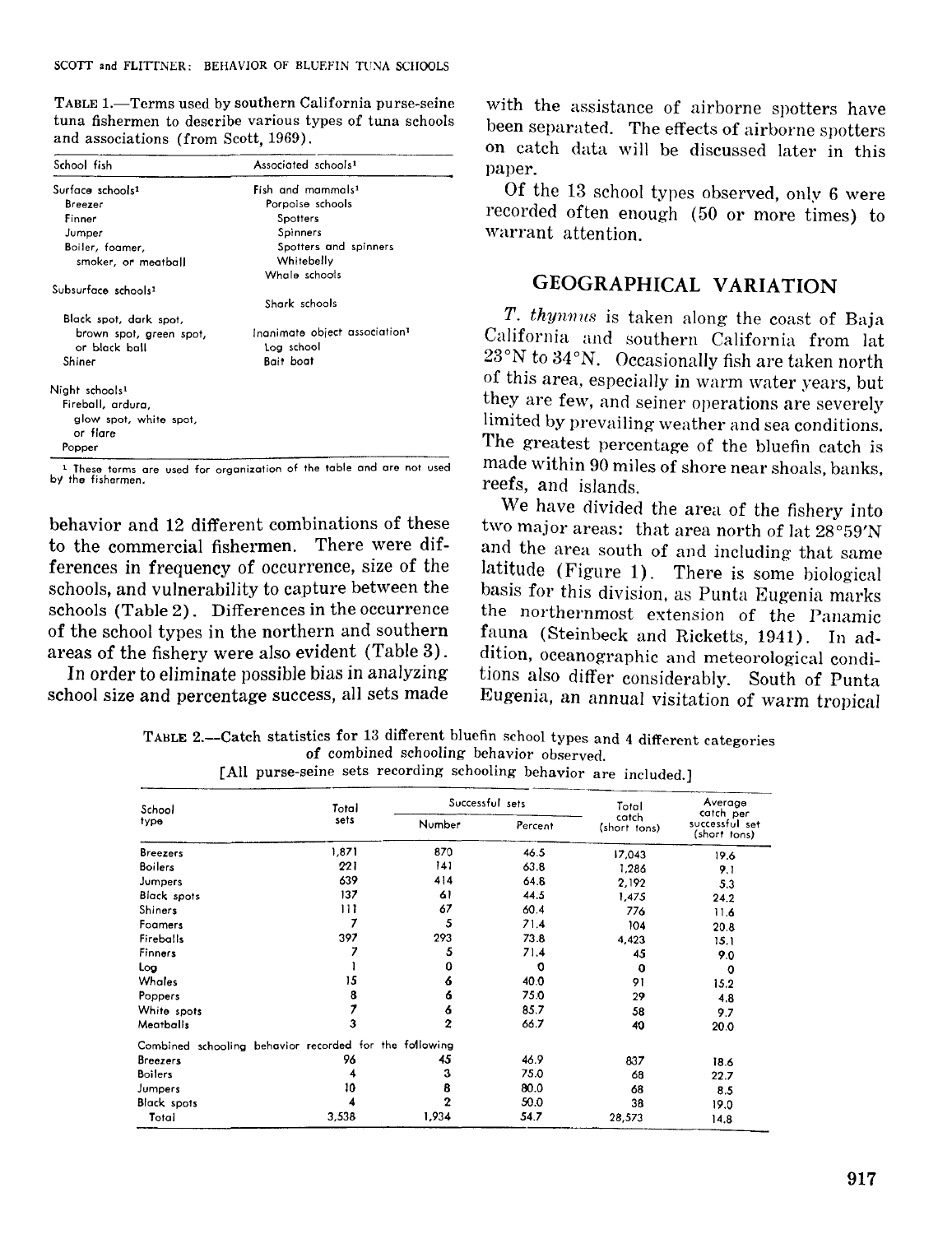|                                                                                |                |                      | North of lat 28°59'N |                     |                                                                              |               |                 | South of lat 28°59'N |               |                                                                            |               | Northern and southern areas combined |                                     |                 |                                                              |
|--------------------------------------------------------------------------------|----------------|----------------------|----------------------|---------------------|------------------------------------------------------------------------------|---------------|-----------------|----------------------|---------------|----------------------------------------------------------------------------|---------------|--------------------------------------|-------------------------------------|-----------------|--------------------------------------------------------------|
| <b>Boqi</b><br>School                                                          | Total<br>Sets  | $\frac{9}{2}$        | cessful sets         |                     | Catch per<br>successful set<br>(short tons)                                  | Tatal<br>sets | Successful sets |                      |               | Carch per<br>successful set<br>(short tons)                                | Total<br>Sets | Successful sets                      |                                     |                 | Catch per<br>successful set<br>(short tons)                  |
|                                                                                |                | ğ                    | ercen                |                     |                                                                              |               | Number          | Percent              |               |                                                                            |               | Number                               | Percent                             |                 |                                                              |
|                                                                                |                |                      |                      | Median              | Range                                                                        |               |                 |                      | Median        | egups                                                                      |               |                                      |                                     | Median          | Range                                                        |
|                                                                                |                |                      |                      |                     | 03-100.0<br>0.3- 23.03.03<br>0.3- 3.03.03<br>0.4- 4- 4- 4- 5.0-<br>5.0- 5.0- |               | 492             |                      | $\frac{1}{4}$ | 0.5-145.0<br>4.0-106.0<br>1.0-200.0<br>1.0-200.0<br>1.0-3-65.0<br>0.3-65.0 |               |                                      |                                     |                 |                                                              |
|                                                                                | いりのじ           |                      |                      | $\frac{5}{2}$       |                                                                              | ಕ್ಷ ಇ         |                 |                      | 25.0          |                                                                            |               |                                      |                                     |                 |                                                              |
|                                                                                |                |                      |                      |                     |                                                                              | ຊ             |                 |                      |               |                                                                            |               |                                      |                                     |                 |                                                              |
| Breezers<br>Boilers<br>Jumpers<br>Mack spots<br>Miners<br>Treballs<br>Treballs |                | 8្គ ≛ ឌូ ។ ឝ ឨ ៑ ៑ ៑ | 1591198<br>888218    | <b>0000</b><br>2000 |                                                                              |               |                 | いっといいにはない こうしょう      | 15.0<br>12.0  |                                                                            | ដុត្តនិទន់នី  | ន្ទីក្នុងទន្លង្គ                     | - តូង ។ តូង<br><b>ទំនិ</b> ទ្ធិ និង | 232222<br>23222 | 0.3-145.0<br>0.3-106.0<br>0.2-85.0<br>0.3-140.0<br>1.3-140.0 |
|                                                                                |                |                      |                      |                     |                                                                              |               |                 |                      |               |                                                                            |               |                                      |                                     |                 |                                                              |
|                                                                                | <u>ನಿ ಜಿ ಜ</u> |                      |                      |                     |                                                                              | ೧೩೩೫          | ភ $\approx 2.5$ |                      |               |                                                                            |               |                                      |                                     |                 |                                                              |
|                                                                                |                |                      |                      |                     |                                                                              |               |                 |                      |               |                                                                            |               |                                      |                                     |                 |                                                              |
|                                                                                |                |                      |                      |                     |                                                                              |               |                 |                      |               |                                                                            |               |                                      |                                     |                 |                                                              |

TABLE 3.—Catch statistics for all non-aircraft assisted bluefin purse-seine sets recording schooling behavior.





FIGURE 1.-Area of the eastern north Pacific bluefin tuna fishery.

waters occurs (except for a narrow band of very cold, rich upwelled water near shore south to San Juanico). Red crabs *(Pleuroncodes planipes)* are abundant in this area. Winds and weather are generally favorable for purse-seine operations after mid-June, but in April and May strong northwest winds severely restrict fishing.

From Punta Eugenia to Point Conception, the southern California offshore area typically exhibits the warm Catalina Gyre in association with cold, upwelled water centered off Ensenada and to the north of Point Conception. Hydrographic conditions in this region favor good filter feeding for bait fishes, and winds and weather improve in late July through September. Seldom is this district too warm for bluefin.

The occurrence of the various school types in the northern and southern areas of the fishery is nonrandom (chi square  $985.20$ ,  $P < 0.001$ ). Perhaps the most striking difference is the almost complete lack of jumping and boiling schools in the southern area and the predominance of breezers in this same area (Table 3). These differences may reflect differences in the feeding behavior of *T. thynnus* on different prey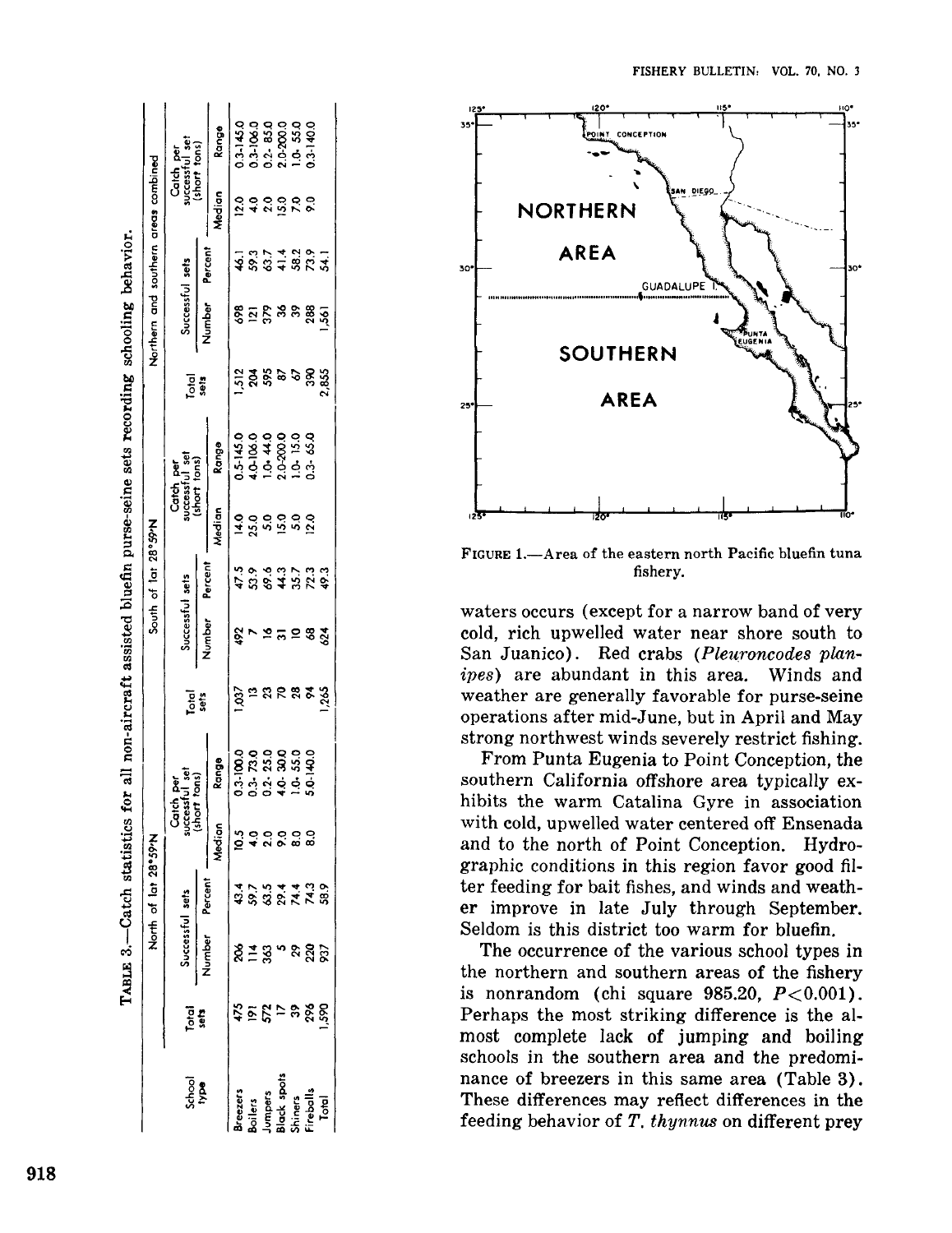species. McHugh (1952) and Alverson (1963) found differences in the stomach contents of albacore, yellowfin, and skipjack tuna in different geographical areas. McHugh noted that red crabs were the dominant food item for albacore off the Baja California coast, while anchovies and other baitfish dominated in fish stomachs taken from southern California waters. Blunt (1958) noted that of 168 T. thynnus taken off California in 1957, 70% had been feeding on anchovies. Longhurst (1967) observed that during normal years the distribution of  $P$ . planipes reaches from the area of Cedros Island south, while the range extends farther north during warm water years. This distributional pattern includes the entire area from which jumpers and boilers were almost entirely absent. While baitfish, like anchovies, are found in the southern area, previously cited studies indicate that red crabs may be the preferred food item. Since P. planipes is a relatively weak swimmer and occurs in very dense concentrations off southern Baja California, a modified filter feeding such as Sette (1950) described for Atlantic mackerel *(Scomber scombrus)* might be employed by T. thynnus while feeding on red crabs. On the other hand, the vigorous pursuit by scombroids feeding on forage fish is well known (Magnuson, 1963; Whitney, 1969).

The lack of jumping and boiling schools in the southern area also may be due to differences in the behavior of  $T$ . thynnus feeding on  $P$ . planipes and baitfish and a preference for the former when available. Comparisons of stomach contents of T. thynnus from the three school types would provide the necessary test of this hypothesis, but such information is not available. However, analyses of stomach contents for yellowfin from an area in which P. planipes was the dominant food item and from a second area in which fish were the dominant item have been made (Alverson, 1963). Yellowfin sets, which were from these same two areas (but at different times in 1965) and which were identified as to school type, showed significant differences (chi square 17.27,  $P < 0.01$ ) in the occurrence of jumping, boiling, and breezing schools (Table 4). Greater numbers of jumping and boiling schools and reduced numbers of breezers occurred in the

TABLE 4.—Comparison of breezing, jumping, and boiling yellowfin schools from the Gulf of Guayaquil and Baja California.'

|                                | <b>Breezers</b> |              | <b>Boilers</b> |              | Jumpers     |              |
|--------------------------------|-----------------|--------------|----------------|--------------|-------------|--------------|
| Area                           | Num-<br>ber     | Per-<br>cent | Num-<br>ber    | Per-<br>cent | Num-<br>ber | Per-<br>cent |
| Baia California <sup>2</sup>   | 183             | 91.5         |                | 0.5          | 16          | 8.0          |
| Gulf of Guayaquil <sup>3</sup> | 121             | 77 1         | 11             | 7.0          | 25          | 15.9         |
| Total                          | 304             |              | 12             |              | 41          |              |

un~u~I~~ho~~n~~t~t)~ **are for 1965 {Inter-American Tropical Tuna Commission,**

ally and contents: fish, 19.4%; red crabs, 78.1% (Alverson, 1963)<br>
<sup>2</sup> Stomach contents: fish, 76.9%; red crabs, 0.0% (Alverson, 1963)<br>
red crabs do not occur in the Gulf of Guayaquil.

area in which fish were the dominant food item, whereas the opposite was true in the area where red crabs were the dominant item. This lends support to our hypothesis that these school types reflect behavioral differences in the feeding patterns of T. thynnus and other tunas on red crabs and baitfish.

If, in fact, many of the breezing schools in the southern area of the fishery are feeding upon red crabs, one would expect to find a greater percentage of successful sets on breezing schools in this area when compared with breezing schools taken in the northern area of the fishery. However the observed differences are not significant (chi square 2.18,  $P > 0.20$ ). It might be that if feeding breezers and nonfeeding breezers were compared that differences in percentage success between the two areas would be found.

The greater number of fireball schools observed in the northern area of the fishery may reflect a difference in the distribution of bioluminescent organisms. However, persistent stratus overcast in the southern California offshore zone during summer results from upwelled water coursing southward from Point Conception. As a result of this stratus overcast, the fishermen's ability to see fireballs at night may be significantly enhanced by eliminating background illumination from the moon and stars. The phenomenon requires further study.

#### **VULNERABILITY TO CAPTURE**

There were significant differences in vulnerability to capture, as indicated by percentage of successful sets (Table 2), among the five most common daytime schools (chi square 62.32,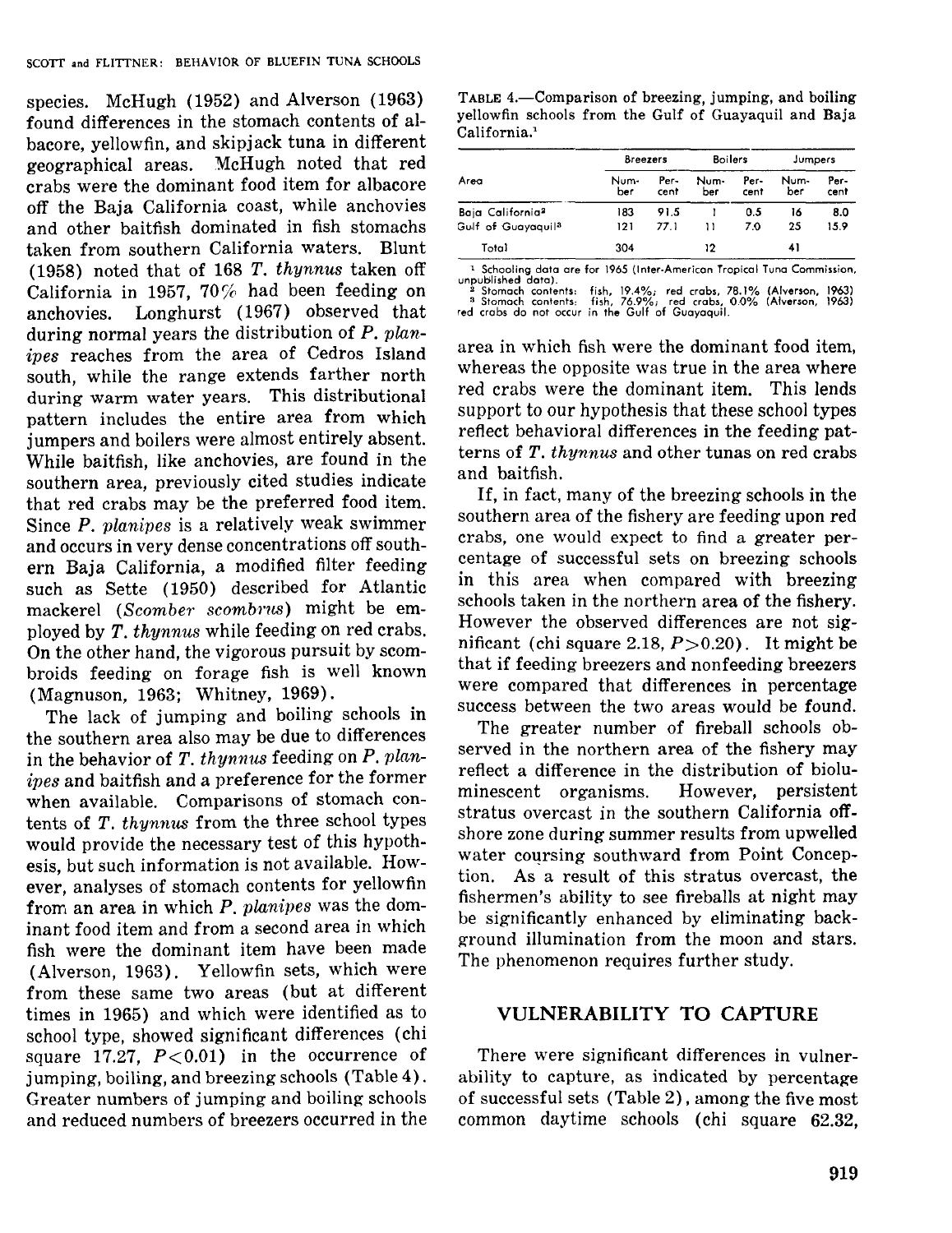$P<0.001$ ). These differences in vulnerability are most likely related to behavioral differences which affect a school's ability to avoid capture. Other factors such as water clarity, depth of thermocline, and water temperature also may be important. Two of the three most vulnerable school types were jumpers and boilers, both of which can be described as violently active schools in which individual fish are often in pursuit of baitfish. Shiner schools were also highly vulnerable to capture, yielding success rates of over *587r.* It may be that shiners are subsurface feeding schools in which the "shines" are reflections of the operculum or of the lateral or ventral surfaces of the fish as they twist and turn in pursuit of their prey (Scott, 1969).

Three factors may be responsible for the greater vulnerability of these "feeding" schools: 1) feeding schools lack the organization of nonfeeding schools; 2) individual fish in feeding schools are less aware of threatening stimuli than are nonfeeding fish, and 3) feeding schools are more likely to remain in a localized area. The first two factors would increase a school's vulnerability to capture by delaying the time at which the fish are aware of potential danger and also by increasing the elapsed time before the fish react as a unit to this danger. The third factor would make it easier for the fisherman to anticipate the position of the school when he sets upon it. Another factor which should be mentioned is that a greater percentage of actively feeding schools may be located in areas of upwelling where cold, nutrient-laden waters generally result in decreased visibility. The effect of water clarity on percentage success has been discussed by Hester and Taylor (1965).

Breezing schools are generally schools moving in a single direction, often making sudden changes in depth, which makes it difficult for fishermen to anticipate the position of the school relative to the boat before setting. Greater cohesiveness is apparent among breezing schools, and it appears that there is a greater awareness of potential danger than in feeding schools.

Blackspots are subsurface schools which are difficult to locate and to catch. The very nature of this school type suggests that a greater num· ber of them might be expected to be found in

areas with a deep thermocline and clear surface waters. Green (1967) has shown that schools encountered in areas with a deep thermocline are less vulnerable to capture than are schools found in areas with a shallow thermocline. In addition, the deeper a school is in the water column, the closer it is to one possible route of escape: the bottom of the net. All of these factors would contribute to the greater rate of escapement observed for black spots.

We have omitted from this section any consideration of fireball schools. The reasons for the greater vulnerability of nighttime schools (discussed in a later section) are equally applicable to fireballs.

#### CATCH PER SUCCESSFUL SET

There were significant differences in the mean size of the six most common schools (Figure 2). Black spots and breezers were the two largest school types. The three feeding school types, jumpers, boilers, and shiners, were the smallest. The disruption of schooling behavior during feeding activity (Magnuson, 1963; Whitney,



FIGURE 2.-Average catch (short tons) of each of the six most common bluefin tuna school types.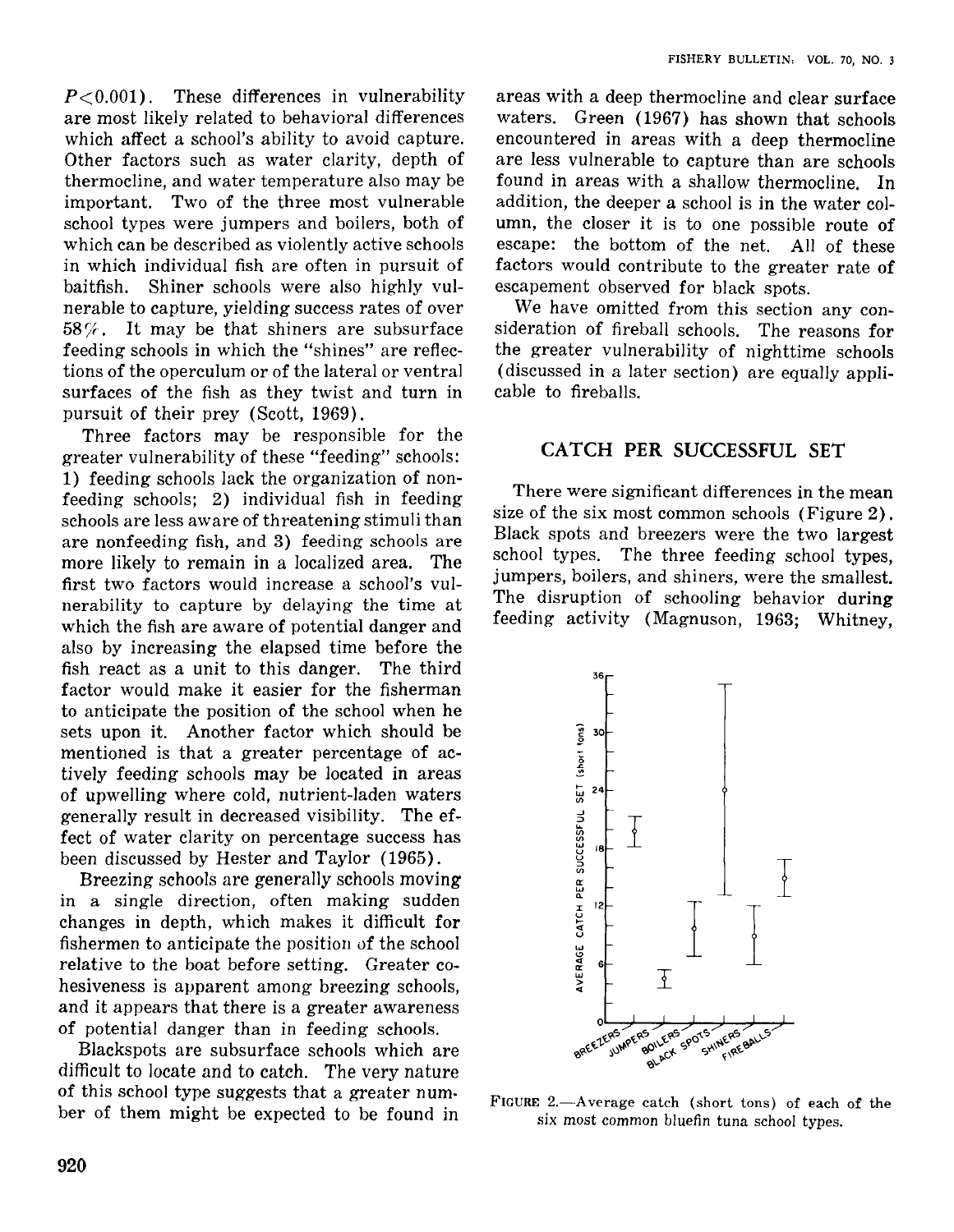1969) may account, in part, for the reduced size of these schools. However, the observed disruptions have occurred within a relatively small area and were in response to an immediately available food source. It seems unlikely that the area involved would exceed that area normally encircled by a purse seine. We believe that the reduced size of the actively feeding daytime schools is the result of the relatively larger nighttime schools separating into smaller foraging schools with the rapid onset of higher light intensities at dawn.

Various mathematical treatments have shown the advantages of schooling to predator and prey alike (Brock and Riffenburgh, 1960; Olson, 1964). Olson contends that the swept path of an individual predator, and hence its chances of encountering a prey species, would be greatly increased if it traveled in a school rather than singly. In addition, we suggest that there is an optimum school size (number of individuals within the school) for feeding. Beyond this size, there may be increasing duplication of individual visual fields, making it more efficient for the fish to break down into a number of smaller schools in order to increase the area covered and thereby increase their chances of encountering and capturing prey. It may be also that individuals in schools beyond a certain size obtain less energy than those foraging in smaller schools. This school size would be dictated by a number of factors, such as visual acuity of the predator, type of prey, and prey density. A patchy distribution of a relatively fast moving schooling prey (e.g., anchovies) and a relatively uniform distribution of a slow moving prey (e.g., red crabs) within a localized area require different hunting and feeding strategies. Other factors may also be important (see Shaw, 1962; Breder, 1967).

#### **TIME OF DAY**

Fishermen recorded time of day for a total of 4,925 sets. Of these, 4,144 were made without aircraft assistance. The number of sets varied with time of day (Figure 3), as did the catch per successful set (Figure 4), percentage of suc-



FIGURE 3.-Variation of the number of purse-seine sets on bluefin tuna in relation to time of day.



FIGURE 4.-Average catch per successful purse-seine set (short tons) on bluefin tuna in relation to time of day. (Not assisted by aircraft. Grand average catch for daylight and evening hours is indicated by the dashed lines.)

cessful sets (Figure 5), and occurrence of the various school types (Figure 6).

The percentage of successful sets on bluefin schools was significantly greater during the evening hours than it was during the day (chi square 126.56, *P*<0.001).

Whitney (1969) suggested that the greater vulnerability of tuna to capture at night was due to decreased visibility of the net and decreased activity of the fish. Recent laboratory work using *Engraulis mordax* has shown a diel rhythm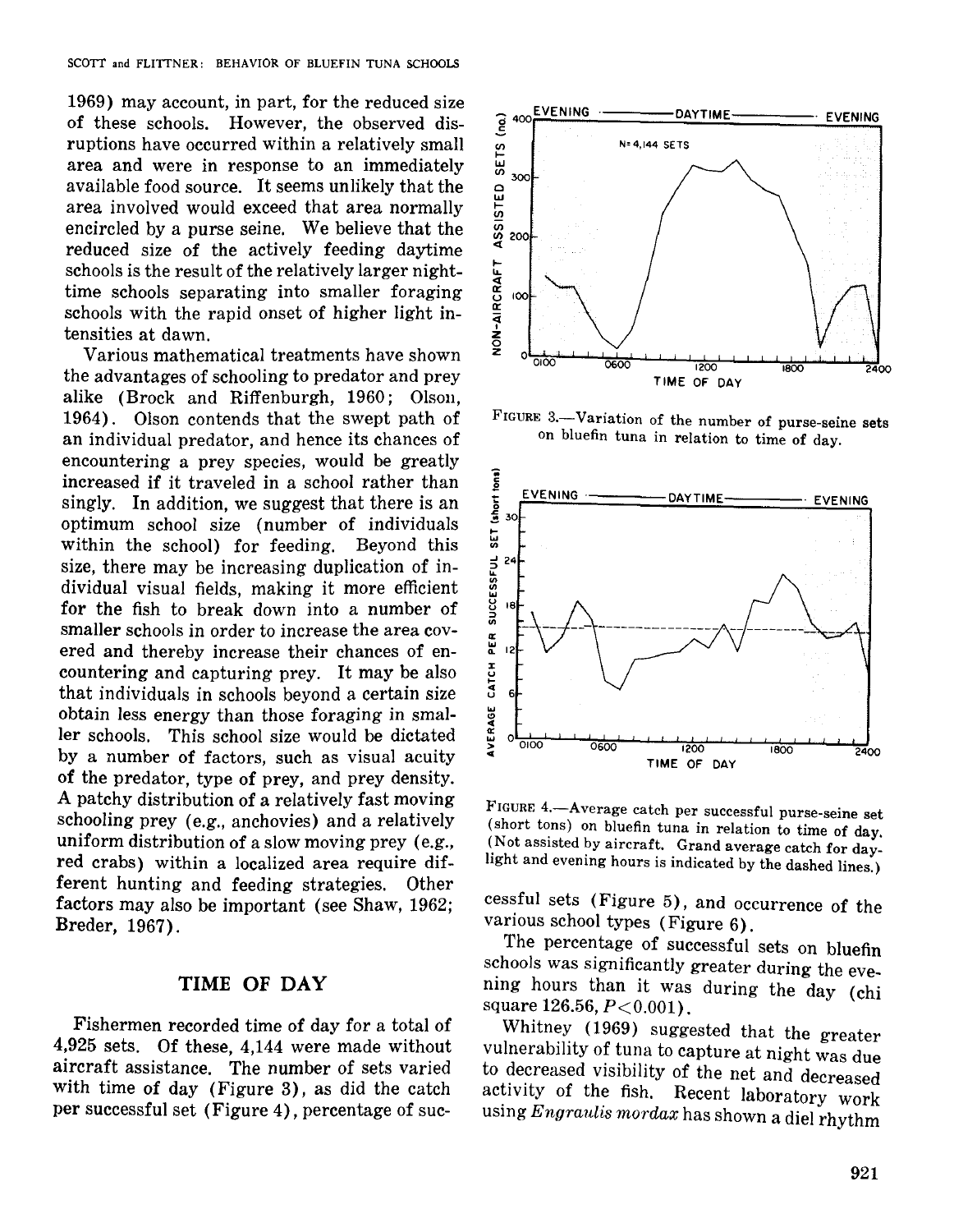

FIGURE 5.—Variation of percentage success of purseseine sets on bluefin tuna in relation to time of day. (The grand average percentage success for daylight and evening hours is indicated by the dashed lines.)

in their direction of escape from a net cylinder (Scott, 1970). The tendency of  $E$ , mordax to use the bottom escape route during the day and to be random in their direction of escape at night would increase their vulnerability to capture at night by bottom-closing nets. If this same pattern is found in  $T$ . thynnus and other tunas, it would help to explain the observed differences in percentage success.

There were significant differences also in percentage success during the daylight hours (chi square 37.12,  $P<0.01$ ). This is in contrast to the lack of significant variation in percentage success during the day reported by Whitney  $(1969).$ 

The distribution in time of the five most common daytime school types is nonrandom (chi square 259.15,  $P < 0.001$ ). The three actively feeding schools were most common from 0700 to  $1100$  (Figure 6). During this period, these school types account for more than  $42.2\%$  of the identified school types.

The greater number of feeding schools in the early morning hours reflected in an increased percentage success during the early morning hours (0500-0800) when all school types are combined (Figure 5). The decrease in percent-



FIGURE 6.—Variation of occurrence of the five most common bluefin tuna school types in relation to time of day.

age success at 0700 is accounted for by a decrease in the percentage success of nonfeeding schools rather than a decrease in the number of feeding schools or a decrease in the vulnerability of feeding schools to capture. While the number of feeding schools increases until 1100, this is not reflected in an increase in the overall percentage success because of an accompanying increase in the number of nonfeeding schools (Figure 6). There appears to be a slight increase in the percentage of feeding schools during the late afternoon hours (1600-1900) (Figure 6B,C,D) which suggests that there may be two peaks in feeding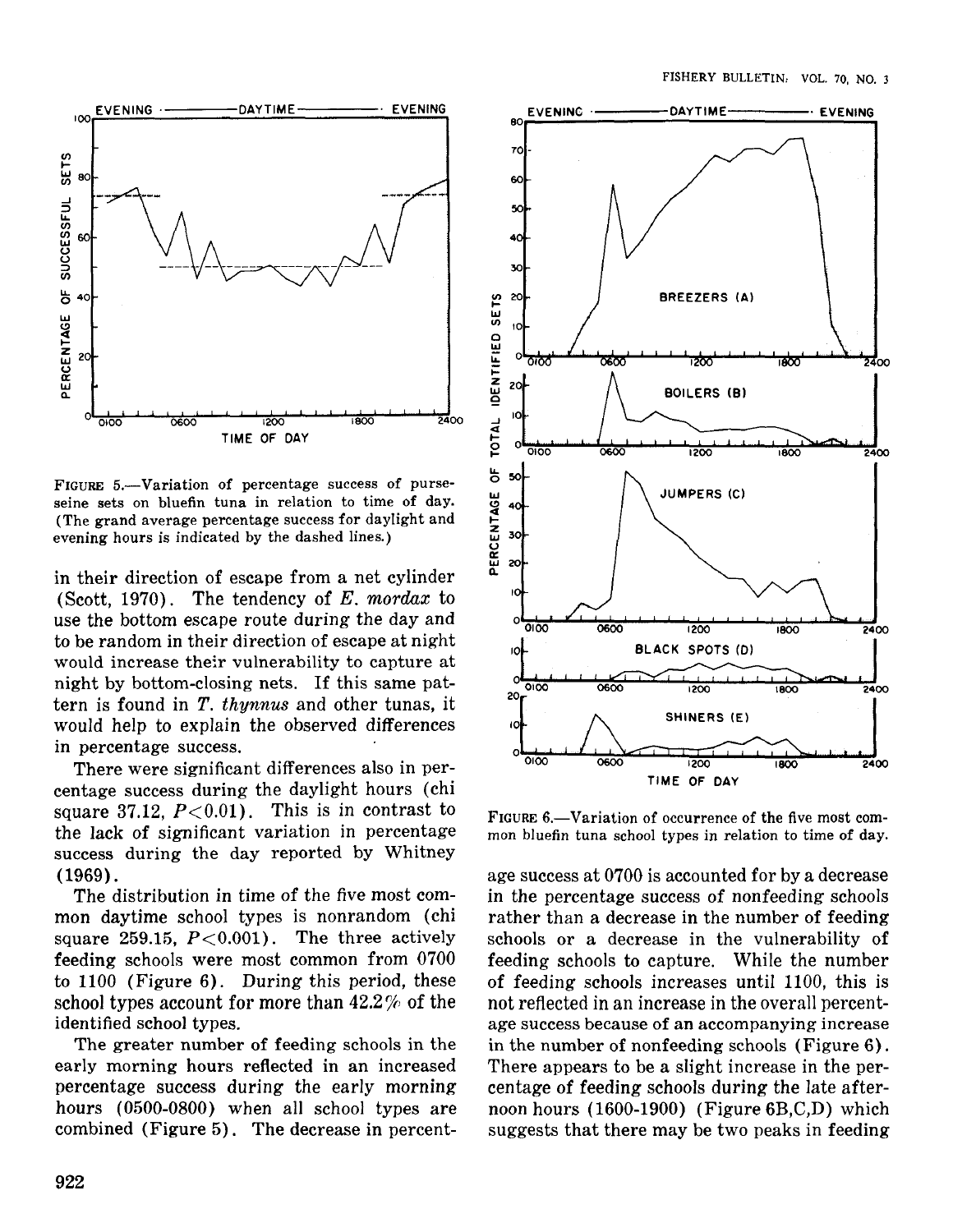activity for *T. thynnus,* as has been shown for albacore (Iversen, 1962), bonito (Suyehiro, 1938), and yellowfin tuna (Uda, 1940; Waldron and King, 1963). However, the late afternoon increase in feeding activity is a minor one.

The percentage success does not vary significantly with respect to time of day in the four most common school types: breezers, jumpers, boilers, and fireballs (Figure 7). However, there is an increase in percentage success during the late afternoon hours for the three daytime schools, suggesting that the observed increase in percentage success during the late afternoon hours is due to the environmental factors cited by Whitney (1969). Additional data are needed for the late afternoon hours in order to further clarify this question.

The differences in school size between daytime (14.8 tons) and nighttime sets (14.4 tons) were not significant. However, there were differences noted in distribution of sets by 5-ton intervals (chi square 18.80,  $P < 0.05$ ) with fewer small schools (5 tons or less) being taken at night. The reduced percentage of small schools could be the result of a greater number of these schools being passed up by the fishermen at night, possibly because of reduced visibility to the mastman. We have no evidence to suggest a real decrease in the number of small schools during night hours as opposed to daytime.

There was a marked variation in average school size within the daylight hours; the size of schools steadily increased from 6.9 tons at 0700 to 22.5 tons at 1800 hours (Figure 5). This pattern is not apparent in the jumping and boiling schools, however (Figure 8) .

The early morning decrease in school size initially may be a response to increased light and feeding activity as suggested by Whitney (1969); subsequently the relatively large nighttime schools break down into several smaller foraging schools and begin their search for food. The time elapsed between the reduction in school size and subsequent occurrence of large numbers of feeding schools might thus be the time required to encounter prey and begin to feed. We believe that the reduction in the number of feeding schools after 1100 hours reflects an increasing number of fish whose hunger is sated.



FIGURE 7.-Variations of percentage success on the four most common bluefin tuna school types in relation to time of day.

The gradual increase in school size during the daylight hours may be due to regrouping of the smaller schools through random encounters as suggested by Whitney (1969). The reduction in school size in the late afternoon cannot be accounted for by an increase in the number of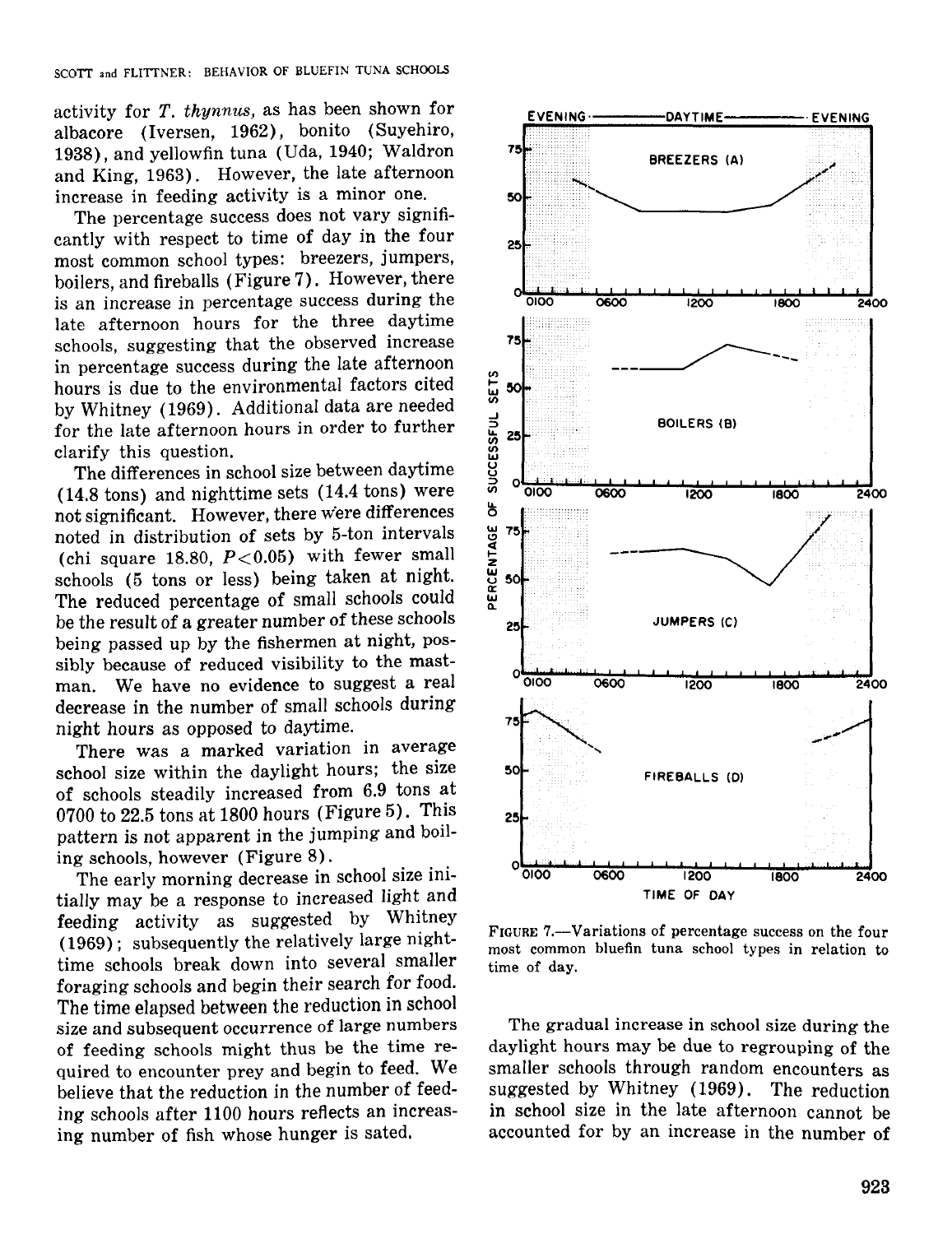

FIGURE 8.—Variation in the average catch per successful set on the four most common bluefin tuna school types in relation to time of day. (Catch in short tons grouped by 3-hr intervals.)

feeding schools and is most likely due to a reduction in available light (Whitney, 1969).

The lack of significant variation in either percentage success or catch per successful set within a single school type suggests that the observed variations in these two factors when all school types are considered together is due more to differences in the occurrence of the various school types within the daylight hours than it is to environmental factors such as daylight. However, the increased vulnerability of breezing and jumping schools during the late afternoon hours may be due to reduced light intensity during that period. Unfortunately it is the early morning and late afternoon hours for which we have the fewest data.

#### EFFECT OF AIRCRAFT ASSISTANCE

Aircraft assistance on bluefin tuna sets gave a significantly greater percentage of success than unassisted sets (chi square 8.69,  $P < 0.01$ ). The average catch in assisted sets also was consistently larger than in unassisted sets (Table 5). These differences have also been shown for yellowfin and skipjack tuna. The reasons for the greater size and vulnerability of schools set upon with aircraft assistance have been discussed elsewhere (Schaefer, 1962). In addition, however, the greater average size of assisted sets may be due to the disproportionately fewer small schools (jumpers and boilers) and a greater number of large schools (black spots and shiners) captured with aircraft assistance.

The two most visible schools, jumpers and boilers, have the smallest percentage of assisted sets (Table 6). The greater height of the air-

TABLE 5.-Effect of aircraft assistance on purse-seine sets for bluefin tuna, 1960-67.

| Year    | Percentage of<br>sets assisted |          | Percentage success | Catch per successful set<br>(short tons) |            |  |
|---------|--------------------------------|----------|--------------------|------------------------------------------|------------|--|
|         | by aircraft                    | Assisted | Unassisted         | Assisted                                 | Unassisted |  |
| 1960    | 2.5                            | 75.0     | 47.3               | 65.7                                     | 29.3       |  |
| 1961    | 14.5                           | 79.0     | 63.8               | 17.7                                     | 12.6       |  |
| 1962    | 12.6                           | 72.2     | 65.7               | 17.1                                     | 9.8        |  |
| 1963    | 20.4                           | 45.8     | 41.2               | 20.5                                     | 21.2       |  |
| 1964    | 12.1                           | 62.8     | 59.5               | 13.3                                     | 93         |  |
| 1965    | 20.2                           | 43.4     | 48.0               | 19.3                                     | 14.7       |  |
| 1966    | 13.9                           | 60.5     | 46.6               | 22.5                                     | 15.9       |  |
| 1967    | 11.5                           | 51.5     | 43.1               | 23.6                                     | 19.5       |  |
| Average | 15.3                           | 54.9     | 53.0               | 19.3                                     | 14.2       |  |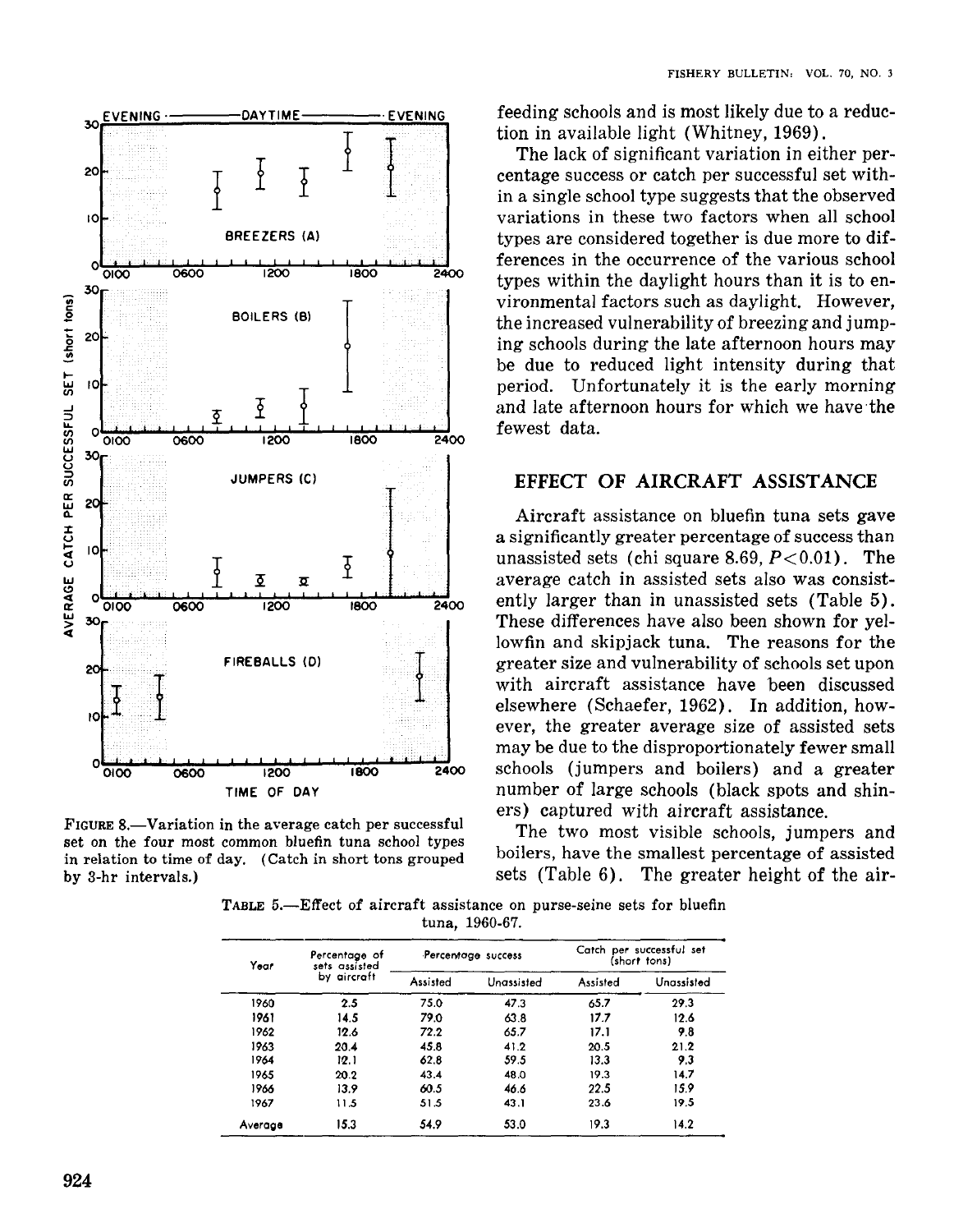TABLE 6.—Comparison of effectiveness of aircraft assistance by school type for purse-seine sets on bluefin tuna, 1960-67.

| School          | Number  | Aircraft assisted sets |         |  |
|-----------------|---------|------------------------|---------|--|
| type            | of sets | Number                 | Percent |  |
| <b>Boilers</b>  | 221     | 17                     | 7.7     |  |
| Jumpers         | 639     | 44                     | 6.9     |  |
| <b>Breezers</b> | 1,871   | 359                    | 19.2    |  |
| Shiners         | 111     | 44                     | 39.6    |  |
| Black spots     | 137     | 50                     | 36.5    |  |
| Totals          | 2.979   | 514                    | 17.3    |  |

TABLE 7.-Comparison of average catch per successful set and percentage success for assisted and unassisted sets on the four most common daytime bluefin tuna school types.

| School<br>type     |          | Average<br>catch per successful set<br>(short tons) | Percentage success |            |  |
|--------------------|----------|-----------------------------------------------------|--------------------|------------|--|
|                    | Assisted | Unassisted                                          | Assisted           | Unassisted |  |
| Jumpers            | 29.1     | 4.7                                                 | 87.5               | 63.7       |  |
| <b>Breezers</b>    | 21.3     | 19.8                                                | 47.9               | 46.2       |  |
| Shiners            | 15.2     | 9.0                                                 | 63.6               | 58.2       |  |
| <b>Black spots</b> | 23.0     | 25.0                                                | 50.0               | 41.4       |  |

craft and, therefore, the greater area and depth of visibility to an airborne spotter would increase the possibility of spotting the subsurface schools which otherwise might not be visible to observers aboard a vessel (Green, 1966).

However, there are differences in both catch per successful set and percentage success between assisted and unassisted sets in the same school type (Table 7). All of the schools show increased percentage success with aircraft assistance, and all but black spots exhibit larger school size with aircraft assistance. This indicates that the larger size and greater vulnerability of schools set on with aircraft assistance is the result not only of the unequal distribution of the various school types between assisted and unassisted sets but also due to the skill of the airborne spotter in locating larger schools, and by his ability to increase the ship's chances of capturing the school.

## MULTIPLE SCHOOLING CHARACTERISTICS

Almost every possible combination of the 13 different school types occurred. However, schools recorded as showing two or more behavioral types made up a very small percentage of the total sets made. Whether this is indicative of the actual occurrence of these types or the propensity of the fishermen to record them and the log abstractor to copy them is unknown. The problem of multiple schooling types has been discussed elsewhere (Scott, 1969),

Bluefin were captured in sets with yellowfin, skipjack, and albacore. Bluefin were also observed schooling with whales (Table 1). In spite of large amounts of flotsam and jetsam occurring in the fishing area, only two reports of this school type were logged. No porpoise-associated schools were reported. This is probably due to the absence of porpoise in the areas in which bluefin are generally found. Further data are needed before meaningful conclusions can be drawn with respect to the occurrence or lack of porpoise-associated schools in the bluefin fishery.

## DISCUSSION

Striking differences in catchability, size, and geographical distribution have been demonstrated for the various types of bluefin schools. Suggestions as to possible reasons for these differences are offered but in most instances additional behavioral information is needed. We hope that definitive field and laboratory behavioral studies will be made in order to further strengthen or disprove interpretations which we have drawn from the logbook data. Studies on other scombroids would also be valuable for comparative purposes. The possibility that there are two or more types of breezing schools should be studied in detail, and the percentage success of sets on breezing schools known to be feeding compared with nonfeeding schools should also be investigated.

## ACKNOWLEDGMENTS

The log'book records of California tuna purse seiners were made available through the courtesy of the Inter-American Tropical Tuna Commission under Dr. J. L. Kask, Director, and Dr. James Joseph, who succeeded him. Craig J. Orange, of the Commission, provided assistance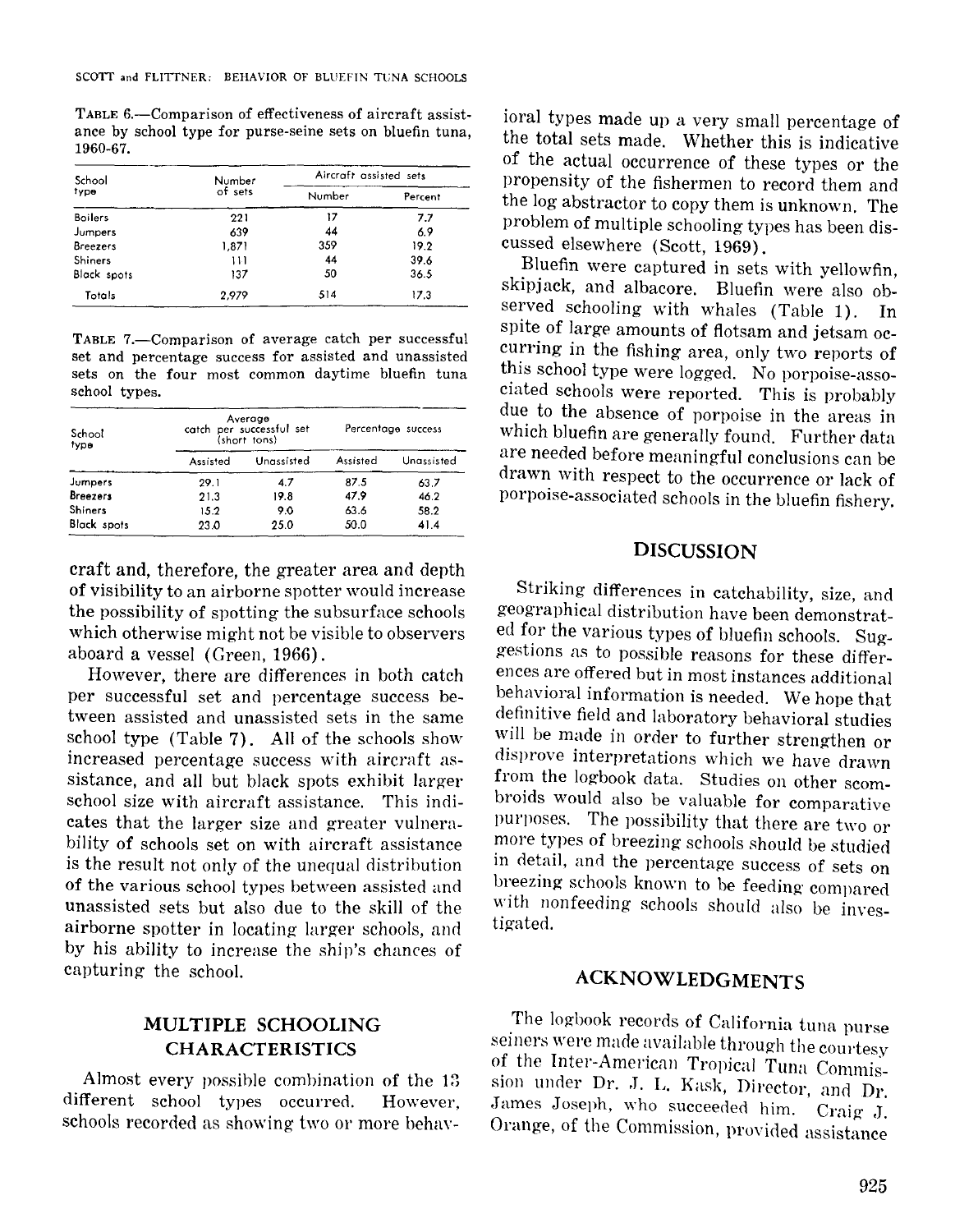and counsel. Dr. Richard R. Whitney originally suggested this study to us, and Dr. John R. Hunter gave valuable advice during the study. Roger E. Green assisted in constructing the original ADP format for data analysis. Dr. Richard Whitney, Dr. John R. Hunter, and Craig J. Orange reviewed the manuscript.

#### **LITERATURE CITED**

- ALVERSON, F. G.
	- 1963. The food of yellowfin and skipjack tunas in the Eastern Tropical Pacific Ocean. [In English and Spanish.] Inter-Am. Trop. Tuna Comm., Bull. 7: 293-396.
- BLUNT, C. E., JR.
	- 1958. California bluefin tuna-wary wanderer of the Pacific. Outdoor Calif. 19 (9) :14.
- BREnER, C. M., JR.
	- 1967. On the survival value of fish schools. Zoologica (N.Y.) 52:25-40.
- BROADHEAD, G. C., AND C. J. ORANGE.
	- 1960. Species and size relationships within schools of yellowfin and skipjack tuna, as indicated by catches in the Eastern Tropical Pacific Ocean. [In English and Spanish.] Inter-Am. Trop. Tuna Comm., Bull. 4 :447-492.
- BROCK, V. E., AND R. H. RIFFENBURGH.
- 1960. Fish schooling: A possible factor in reducing predation. J. Cons. 25 :307-317.
- GREEN, R. E.
	- 1966. Balloons for marine observations. Sea Front. 12: 130-137.
	- 1967. Relationship of the thermocline to success of purse seining for tuna. Trans. Am. Fish. Soc. 96: 126-130.
- HESTER, F., AND J. H. TAYLOR.
	- 1965. How tuna see a net. Commer. Fish. Rev. 27(3) :11-16.
- INOUE, M.
	- 1959. On the relation of behaviours of skipjack and tuna shoals to their catch inferred from the data for seine fishery. [In Japanese, English synopsis.] Bull. Jap. Soc. Sci. Fish. 25:12-16.
- IVERSEN, R. T. B.
	- 1962. Food of albacore tuna, *Thunnus germo* (Lacepede), in the central and northeastern Pacific. U.S. Fish Wildl. Serv., Fish. Bull. 62 :459-481.
- KIMURA, K.
	- 1954. Analysis of skipjack *(KatBuwonuB pelamis)* shoals in the water of "Tohoku Kaiku" by its as*sociation* with other animals and objects based on the records of fishing boats. [In Japanese,

English synopsis.] Bull. Tohoku Reg. Fish. Res. Lab. 3:1-87.

- LONGHURST, A. R.
	- 1967. The pelagic phase of *Pleuroncodcs plampcB* Stimpson (Crustacea, Galatheidae) in the California Current. Calif. Coop. Oceanic Fish. Invest. Rep. 11 :142-154.

MAGNUSON, J. J.

- 1963. Tuna behavior and physiology, a review. *In* H. Rosa, Jr. (editor), Proceedings of the World Scientific Meeting on the Biology of Tunas and Related Species. FAO, Fish. Rep. 6:1057-1066.
- McHUGH, J. L.
	- 1952. The food of albacore *(Germo alalunga)* off California and Baja California. Bull. Scripps Inst. Oceanogr. Univ. Calif. 6:161-172.
- McNEELY, R. L. 1961. Purse seine revolution in tuna fishing. Pac. Fisherman 59(7) :27-58.
- OLSON, F. C. W.
	- 1964. The survival value of fish schooling. J. Cons. 29: 115-116.
- ORANGE, C. J., M. B. SCHAEFER, AND F. M. LARMIE.
	- 1957. Schooling habits of yellowfin tuna *(Neothun* $nus$   $macroterus$ ) and skipjack (Katsuwonus pe*lamis)* in the Eastern Pacific Ocean as indicated by purse seine catch records, 1946-1955. [In English and Spanish.] Inter-Am. Trop. Tuna Comm., Bull. 2 :81-126.

SCHAEFER, M. B.

- 1962. Appendix A. Report on the investigations of the Inter-American Tropical Tuna Commission for the year 1961. [In English and Spanish.] Inter-Am. Trop. Tuna Comm., Annu. Rep. 1961: 44-171.
- SCOTT, J. M.
	- 1969. Tuna schooling terminology.. Calif. Fish Game 55: 136-140.
	- 1970. Net avoidance behavior of the northern anchovy, *Engraulis mordax.* M.S. Thesis. San Diego State College, San Diego, 63 p.

SETTE, O. E.

- 1950. Biology of the Atlantic mackerel *(Scomber scombrus)* of North America. Part II-Migrations and habits. U.S. Fish Wildl. Serv., Fish. Bull. 51 :251-358.
- SHAW, E.
	- 1962. The schooling of fishes. Sci. Am.  $206(6)$ : 128-134, 137-138.
- STEINBECK, J., AND E. RICKETTS.

1941. Sea of Cortez. Viking Press, N.Y., 598 p. SUYEHIRO, Y.

1938. The study of finding the reasons why the bonito does not take to the angling-baits. [In Japanese, English synopsis.] J. Imp. Fish. Exp. Stn. Tokyo 9:87-101.